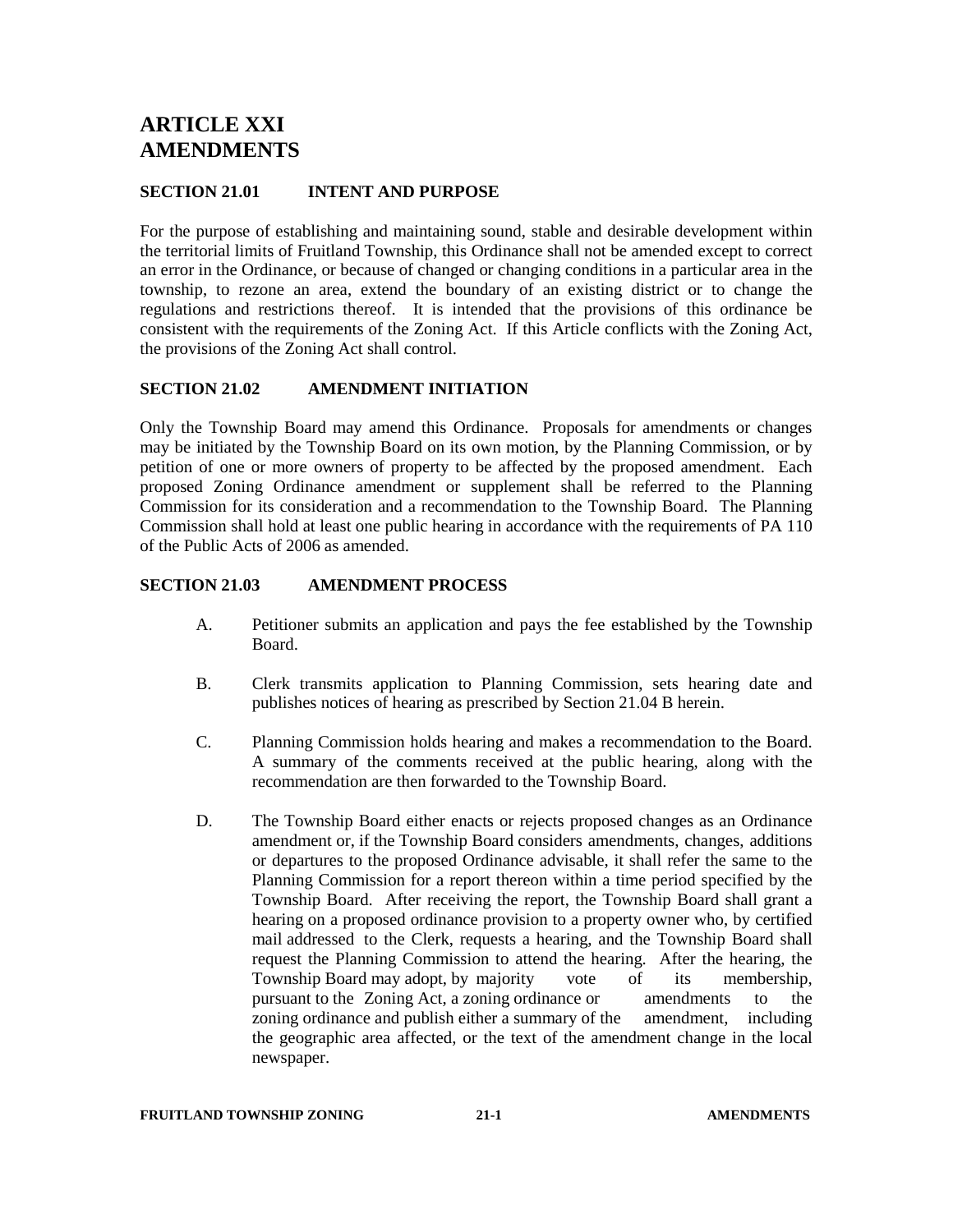#### **SECTION 21.04 PROCEDURES**

The procedure for making amendments to this Ordinance shall be in accordance with the Zoning Act.

- A. A petition, together with a completed and signed application and fees, shall be filed with the Township Clerk. The Clerk shall review the application as to form, and when it is approved, transmit same to the Planning Commission for review and report. The Clerk shall establish a date for a public hearing. The Planning Commission shall give proper notice of the hearing as provided in the Zoning Act. The public hearing requirement shall also apply to amendments initiated by the Township Board or the Planning Commission.
- B. Notice of the hearing shall be given by publication in a newspaper of general circulation in the Township. Such notices shall be sent in accordance with the Zoning Act.
	- 1. The applicant;
	- 2. The owner (or other owners) of the property if different;
	- 3. Electric, gas, pipeline, telephone public utility company, railroad operating within the district or zone affected and the airport manager of any airport that registers its name and mailing address with the Township;
	- 4. If the zoning amendment is for less than 11 adjacent properties, the owners of all real property within 300 feet of the boundary for the property for which the approval has been requested as shown by the latest assessment roll, regardless of whether the owners and property is located in the zoning jurisdiction or not.
	- 5. If the zoning amendment is for less than 11 adjacent properties, occupants of any structures within 300 feet of the boundary for the property for which the approval has been requested, regardless of whether the owner and property is located in the zoning jurisdiction or not. If the name of the occupant is not known, the term "occupant" may be used in making notification. In the case of a single structure containing more than four dwelling units or other distinct spatial areas owned or leased by different individuals, partnerships, businesses or organizations, notice may be given to the manager or owner of the structure who shall be requested to post the notice at the primary entrance to the structure. In structures containing four or fewer dwelling units, only one occupant of each unit must be given notice for a public hearing.
	- 6. The general public by publication in a newspaper which circulated in Fruitland Township.
	- 7. Members of the planning commission or legislative body and planning commission if the hearing is being held by the legislative body.
	- 8. The notice shall include:
		- a. The nature of the zoning amendment being requested;
		- b. The property(ies) for which the zoning amendment has been made;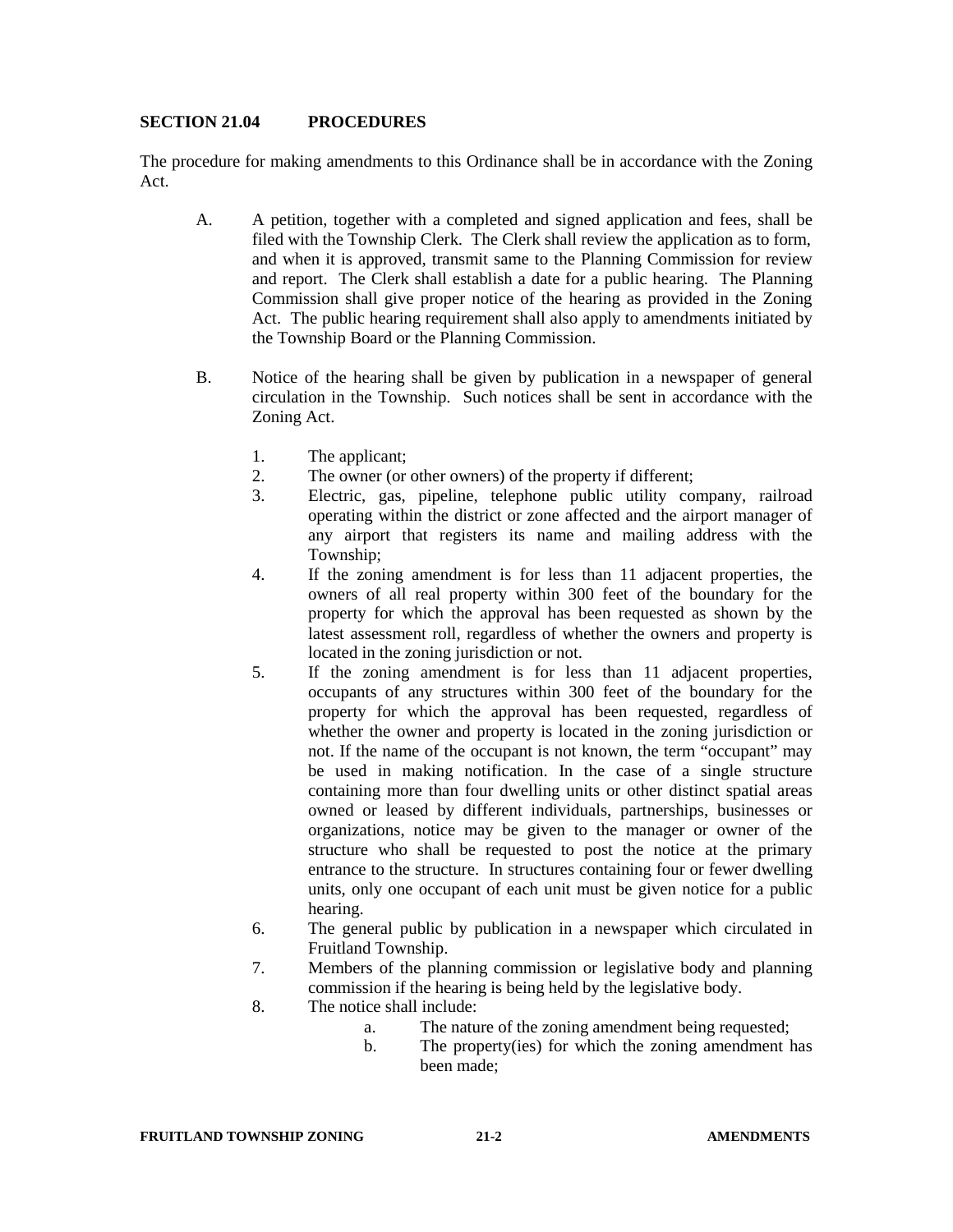- c. If the zoning amendment is for less than 11 adjacent properties, also a listing of all existing street addresses within the property(ies) which is (are) subject of the zoning amendment. (Street addresses do not need to be created and listed if no such addresses currently exist or if the request is for an ordinance interpretation not involving a specific property. If there are no street addresses, another means of identification may be used.)
- d. The location where the application documents can be viewed and copies prior to the date of the zoning amendment hearing.
- e. The date, time and location of when the hearing on the zoning amendment will take place.
- f. The address at which written comments should be directed prior to the hearing on the zoning amendment.
- g. For members of the planning commission only, a copy of the request for the zoning amendment, the draft of the zoning amendment and supporting documents in the record.

An amendment for the purpose of conforming a provision of the zoning ordinance to the decree of a court of competent jurisdiction as to any specific lands may be adopted by the Township Board and the notice of the adopted amendment published without referring the amendment to any other board or agency.

## **SECTION 21.05 APPLICATION INFORMATION**

When the petition involves a change in the Zoning Map, the petitioner shall submit a detailed description of the proposal, including the following information:

- A. A legal description of the property.
- B. A map of the property, to scale, correlated with the legal description and clearly showing the property's location.
- C. The name and address of the petitioner.
- D. The petitioner's interest in the property.
- E. Date of filing with the Township Clerk.
- F. Signature(s) of petitioner(s) and owner(s) certifying the accuracy of the required information.
- G. The desired change and reasons for such change.